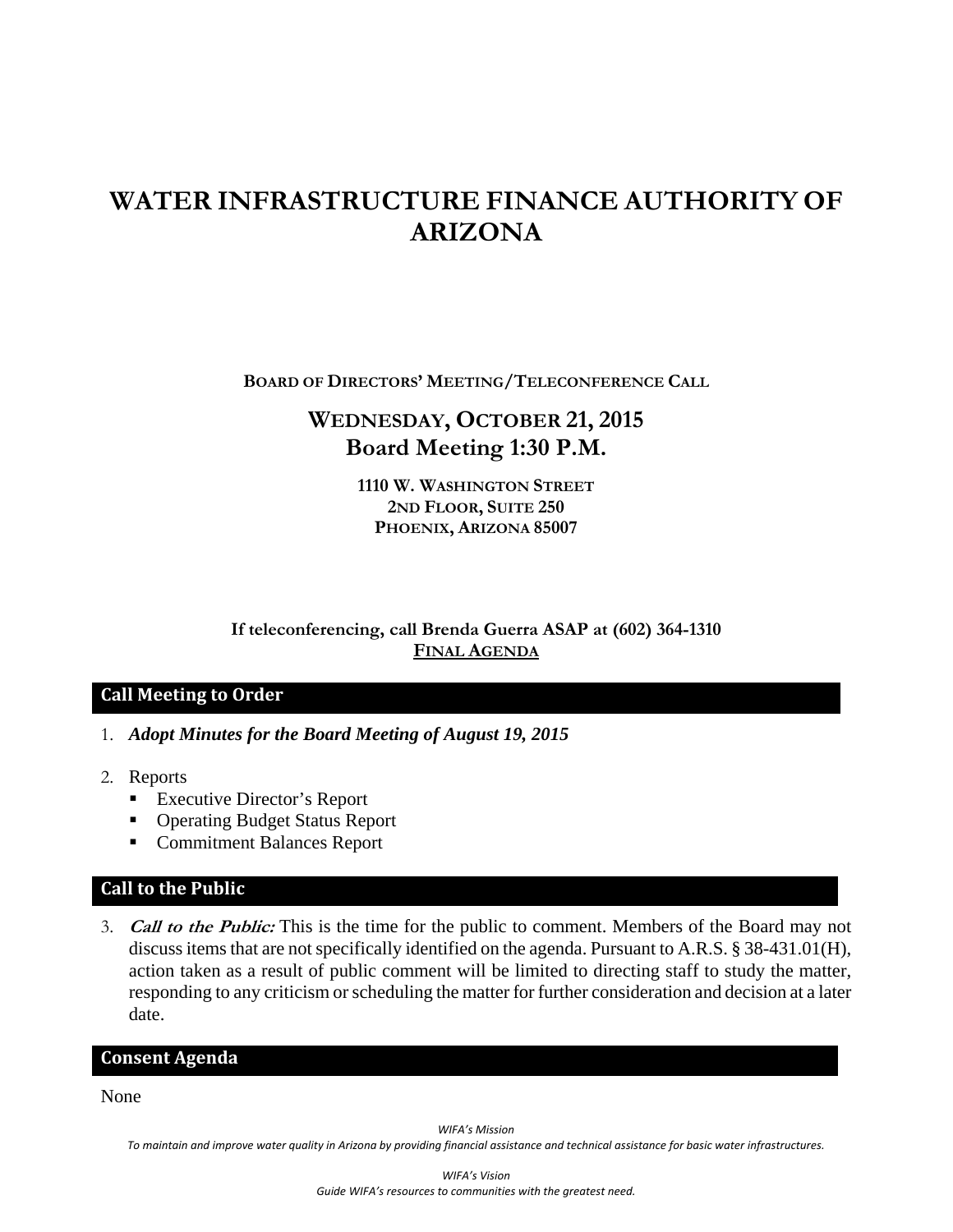#### **New Agenda Items for Consideration and Action**

- 4. *Review, Discuss & Possible Action:* 2015 Annual Report to EPA  *Sandy Sutton will lead the discussion*
- 5. *Adopt Revisions to CWRF Financial Assistance Project Priority List Funding Cycle 2016: Sara Konrad will lead the discussion*

CW PPL:

Add: City of Prescott (CW-005-2016)

CW FR:

- No changes
- 6. *Adopt Revisions to DWRF Financial Assistance Project Priority List Funding Cycle 2016: Sara Konrad will lead the discussion*

DW PPL:

- Add: Eagletail Water Company (DW-019-2016)
- Change: Lake Verde Water Company, Inc. (DW-014-2016) population increased

DW FR:

- No changes
- 7. **Review, Discuss & Possible Action:** 2016 Planning and Design Technical Assistance *Melanie Ford will lead the discussion*
- 8. **Review, Discuss & Possible Action:** Approve Loan Resolution 2016-007 and Due Diligence Summary CW 004-2016 – Town of Chino of Valley – CWRF – \$50,354.00, and Approve Loan Resolution 2016-008 and Due Diligence Summary CW 003-2016 – Town of Chino of Valley – CWRF – \$4,509,646.00 *– Rodney Held will lead the discussion*

#### **Update, Discussion or Presentation**

- 9. New Business/Issues:
	- Next Board Meeting Date Wednesday, December 16, 2015 at 1:30PM in Phoenix, Arizona

#### **Meeting Conclusion & Adjournment**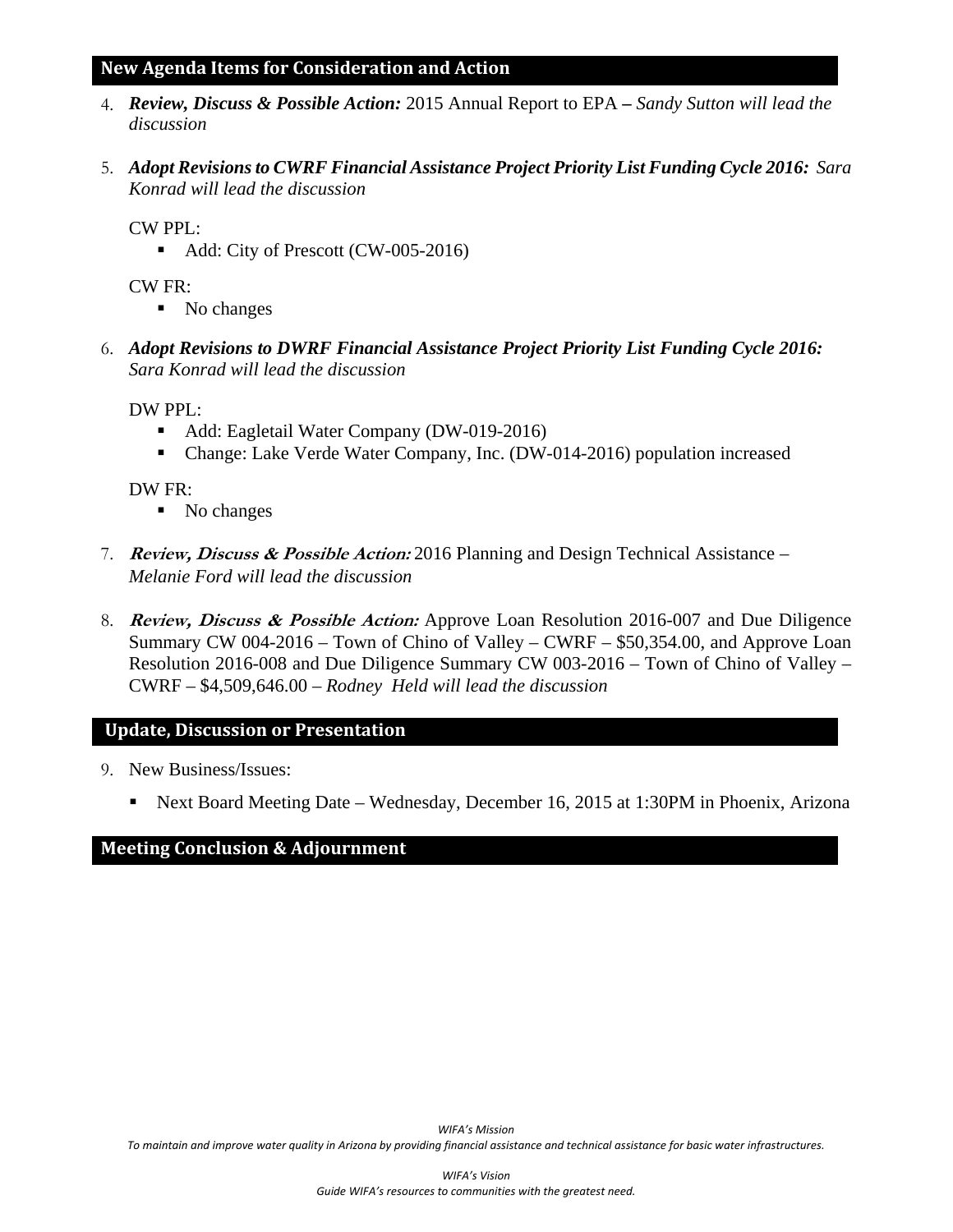# **Arizona's Clean Water Revolving Fund** Project Priority List 2016 Funding Cycle October 2015

| <b>PPL</b>              | Rank Applicant                                              | <b>Population</b> |                 | <b>County Project Name</b>                      | Project<br><b>Number</b> | <b>Amount Requested /</b><br><b>Probable Green Amount</b> | Subsidy |
|-------------------------|-------------------------------------------------------------|-------------------|-----------------|-------------------------------------------------|--------------------------|-----------------------------------------------------------|---------|
|                         |                                                             |                   |                 | <b>Wastewater System Centralization Project</b> |                          | \$21,600,000.00 /                                         |         |
|                         | $\left[ \frac{1}{2}, \frac{3}{2} \right]$ Prescott, City of | 35,752            | Yavapai Phase 1 |                                                 | 005 2016                 | \$200,000.00                                              | 80%     |
|                         | <b>Tri-city Regional Sanitary District</b>                  | 4,014             | Gila            | <b>Tri-City Regional Sanitary District</b>      | 001 2016                 | \$3,263,448.00                                            | 70%     |
|                         |                                                             |                   |                 | Area 5-6 Wastewater Conveyance &                |                          |                                                           |         |
|                         | <sup>1,4</sup> Buckskin Sanitary District                   | 1,762             | La Paz          | lTreatment                                      | 002 2016                 | \$915,000.00                                              | 80%     |
|                         |                                                             |                   |                 | <b>Construction - Center Street Sewer from</b>  |                          |                                                           |         |
| $\overline{\mathbf{4}}$ | Chino Valley, Town of                                       | 5,100             |                 | Yavapai Highway 89 to Molly Rae and Refinance   | 003 2016                 | \$4,509,646.00                                            | 80%     |
|                         |                                                             |                   |                 | Design - Center Street Sewer from Highway       |                          |                                                           |         |
| 5                       | Chino Valley, Town of                                       | 5,100             |                 | Yavapai 89 to Molly Rae                         | 004 2016                 | \$50,354.00                                               | 80%     |
| Total:                  |                                                             |                   |                 |                                                 |                          | \$30,338,448.00                                           |         |

#### Legend:

<sup>1</sup> Eligible for disadvantaged community designation

<sup>2</sup> New project on PPL

<sup>3</sup> Eligible for Green Project Reserve

<sup>4</sup> Board approved; subsidy locked in at time of board resolution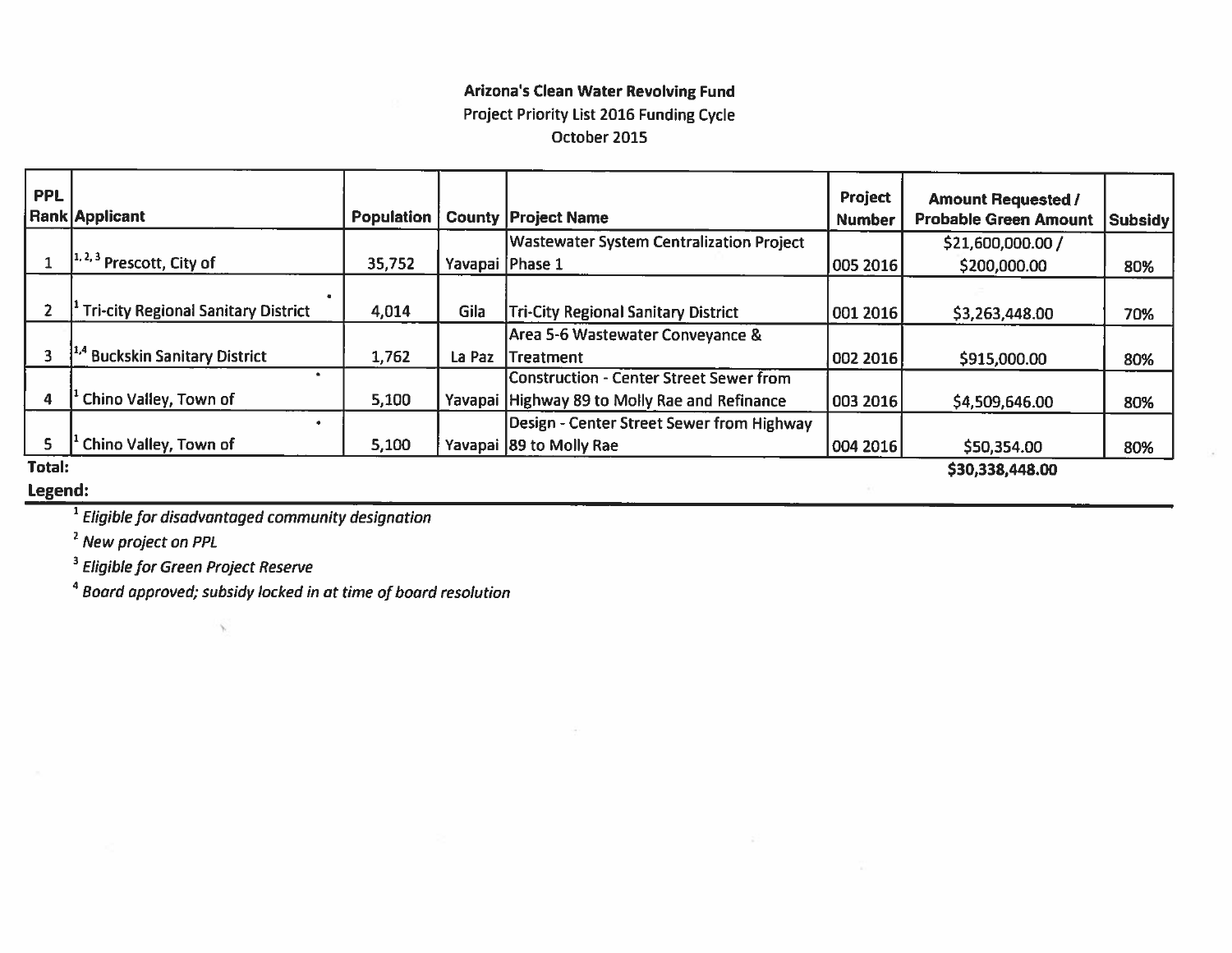# **Arizona's Clean Water Revolving Fund** 2016 Funding Cycle - Fundable Range October 2015

| <b>Fundable</b> |            |                                   |                   |         |                                          |                |                  |         |
|-----------------|------------|-----------------------------------|-------------------|---------|------------------------------------------|----------------|------------------|---------|
| Range           | <b>PPL</b> |                                   |                   |         |                                          | <b>Project</b> | <b>Amount</b>    |         |
| Rank            |            | Rank Applicant                    | <b>Population</b> | County  | <b>Project Name</b>                      | <b>Number</b>  | <b>Requested</b> | Subsidy |
|                 |            |                                   |                   |         | Area 5-6 Wastewater Conveyance &         |                |                  |         |
|                 |            | <b>Buckskin Sanitary District</b> | 1,762             | La Paz  | Treatment                                | 002 2016       | \$915,000.00     | 80%     |
|                 |            |                                   |                   |         | Construction - Center Street Sewer       |                |                  |         |
|                 |            |                                   |                   |         | from Highway 89 to Molly Rae and         |                |                  |         |
| $\overline{2}$  | 4          | Chino Valley, Town of             | 5,100             | Yavapai | <b>Refinance</b>                         | 003 2016       | \$4,509,646.00   | 80%     |
|                 |            |                                   |                   |         | <b>Design - Center Street Sewer from</b> |                |                  |         |
| 3               |            | Chino Valley, Town of             | 5,100             | Yavapai | Highway 89 to Molly Rae                  | 004 2016       | \$50,354.00      | 80%     |
| Total:          |            |                                   |                   |         |                                          |                | \$5,475,000.00   |         |

\$5,475,000.00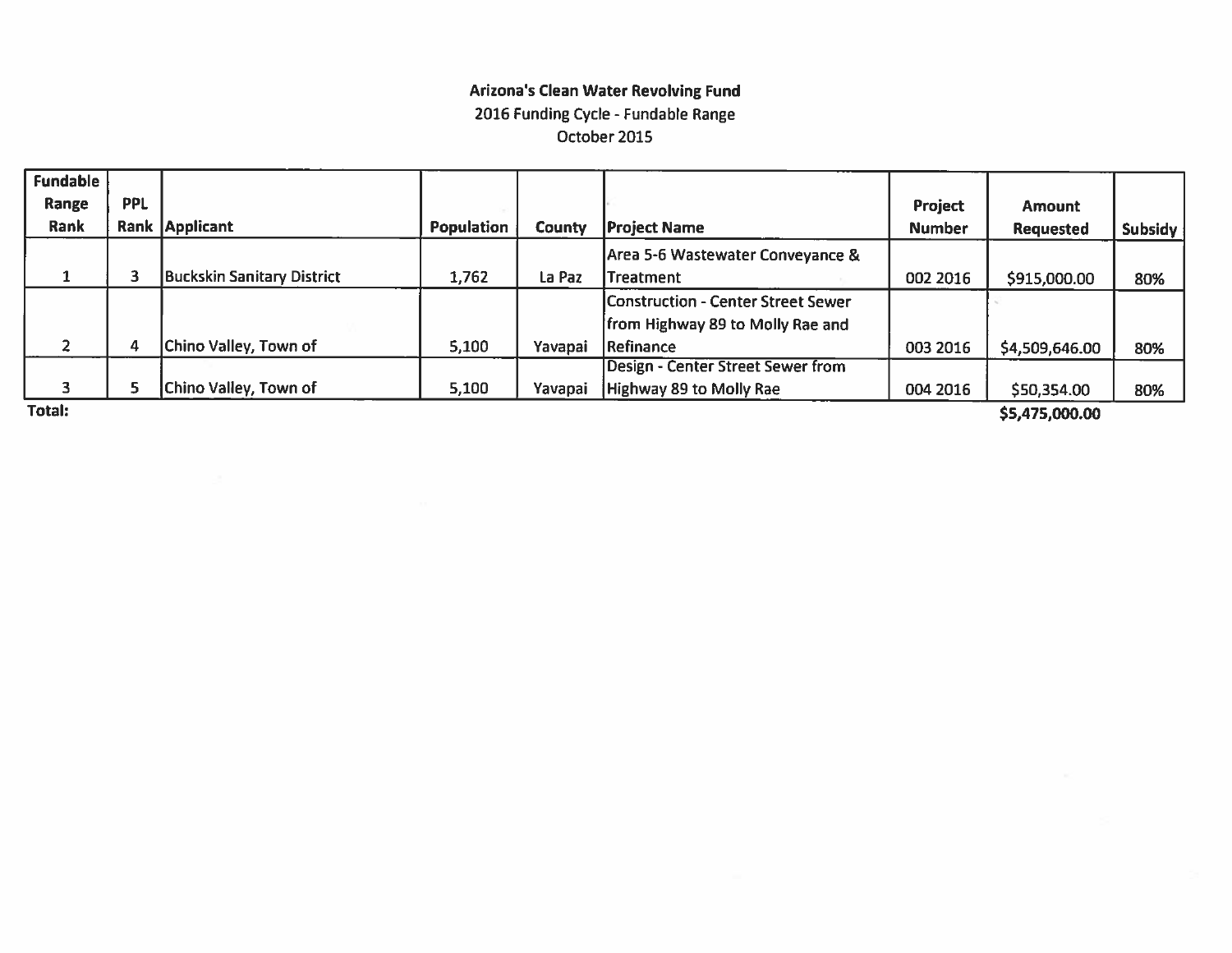# **Arizona's Drinking Water Revolving Fund** Project Priority List 2016 Funding Cycle October 2015

| <b>PPL</b>     | Rank Applicant                        | <b>Population</b> | <b>County</b> | <b>Project Name</b>                                           | Project<br><b>Number</b> | <b>Amount Requested /</b><br><b>Probable Green Amount</b> | Subsidy |  |
|----------------|---------------------------------------|-------------------|---------------|---------------------------------------------------------------|--------------------------|-----------------------------------------------------------|---------|--|
|                |                                       |                   |               | <b>Arsenic Removal System and Well Site</b>                   |                          |                                                           |         |  |
| 1              | <b>Monte Vista Water Company</b>      | 85                | Cochise       | Improvements                                                  | 016 2016                 | \$60,000.00                                               | 75%     |  |
| $\overline{2}$ | Lake Verde Water Company INC          | 204               | Yavapai       | Arsenic Treatment and Storage Tank Repair                     | 014 2016                 | \$150,000.00                                              | 75%     |  |
| 3              | Cibola Mutual Water Co. Inc.          | 70                | La Paz        | <b>TTHM Removal System</b>                                    | 002 2016                 | \$87,051.00                                               | 80%     |  |
| 4              | Tierra Buena Water Company Inc.       | 320               |               | Maricopa Arsenic Remediation                                  | 003 2016                 | \$904,573.00                                              | 85%     |  |
| 5              | <b>Truxton Canyon Water Company</b>   | 2,202             | <b>Mohave</b> | Arsenic Treatment                                             | 004 2016                 | \$259,800.00                                              | 85%     |  |
| 6              | Clarkdale, Town of                    | 4,097             | Yavapai       | <b>Upper Town Water Main</b><br>Replacement/Refinance Project | 017 2016                 | \$8,795,000.00                                            | 80%     |  |
|                | Montezuma Rimrock Water Company       |                   |               |                                                               |                          |                                                           |         |  |
| $\overline{7}$ | <b>ILLC</b>                           | 450               | Yavapai       | <b>Storage Tank Replacement</b>                               | 006 2016                 | \$108,000.00                                              | 80%     |  |
| 8              | Clarkdale, Town of                    | 4,097             | Yavapai       | <b>Water System Security Improvements</b>                     | 008 2016                 | \$68,000.00                                               | 80%     |  |
|                | <b>Solitude Trails Domestic Water</b> |                   |               |                                                               |                          |                                                           |         |  |
| 9              | Improvement District                  | 110               | Gila          | Deep Well On-Site                                             | 001 2016                 | \$510,000.00                                              | 80%     |  |
| 10             | <b>Clear Springs Utility Company</b>  | 1,180             | Cochise       | Capital Improvements (Storage, Electric and<br>Waterline)     | 007 2016                 | \$154,794.00                                              | 85%     |  |
|                |                                       |                   |               | System Improvements (Storage, Water Main                      |                          |                                                           |         |  |
| 11             | <b>East Slope Water Company</b>       | 3,430             | Cochise       | and Booster Station Improvements)                             | 009 2016                 | \$2,114,063.00                                            | 85%     |  |
| 12             | Eagletail Water Company, LLC          | 100               |               | Maricopa Storage Tank Replacement                             | 019 2016                 | \$174,450.00                                              | 80%     |  |
| 13             | Peoria, City of                       | 159,540           |               | Maricopa New River Utility Acquisition                        | 012 2016                 | \$14,000,000.00                                           | 85%     |  |
| 14             | <b>Appaloosa Water Company</b>        | 630               | Yavapai       | <b>Backup Generator</b>                                       | 010 2016                 | \$41,000.00                                               | 80%     |  |
|                |                                       |                   |               | Replacement of Well #2 and Abandonment                        |                          |                                                           |         |  |
| 15             | Golden Shores Water Company           | 3,100             |               | Mohave of Two Inoperable Wells                                | 011 2016                 | \$416,550.35                                              | 85%     |  |
| Total:         | \$27,843,281.35                       |                   |               |                                                               |                          |                                                           |         |  |

Legend:

<sup>1</sup> Eligible for disadvantaged community designation

<sup>2</sup> New project on PPL

<sup>3</sup> Eligible for Green Project Reserve

<sup>4</sup> Board approved; subsidy locked in at time of board resolution